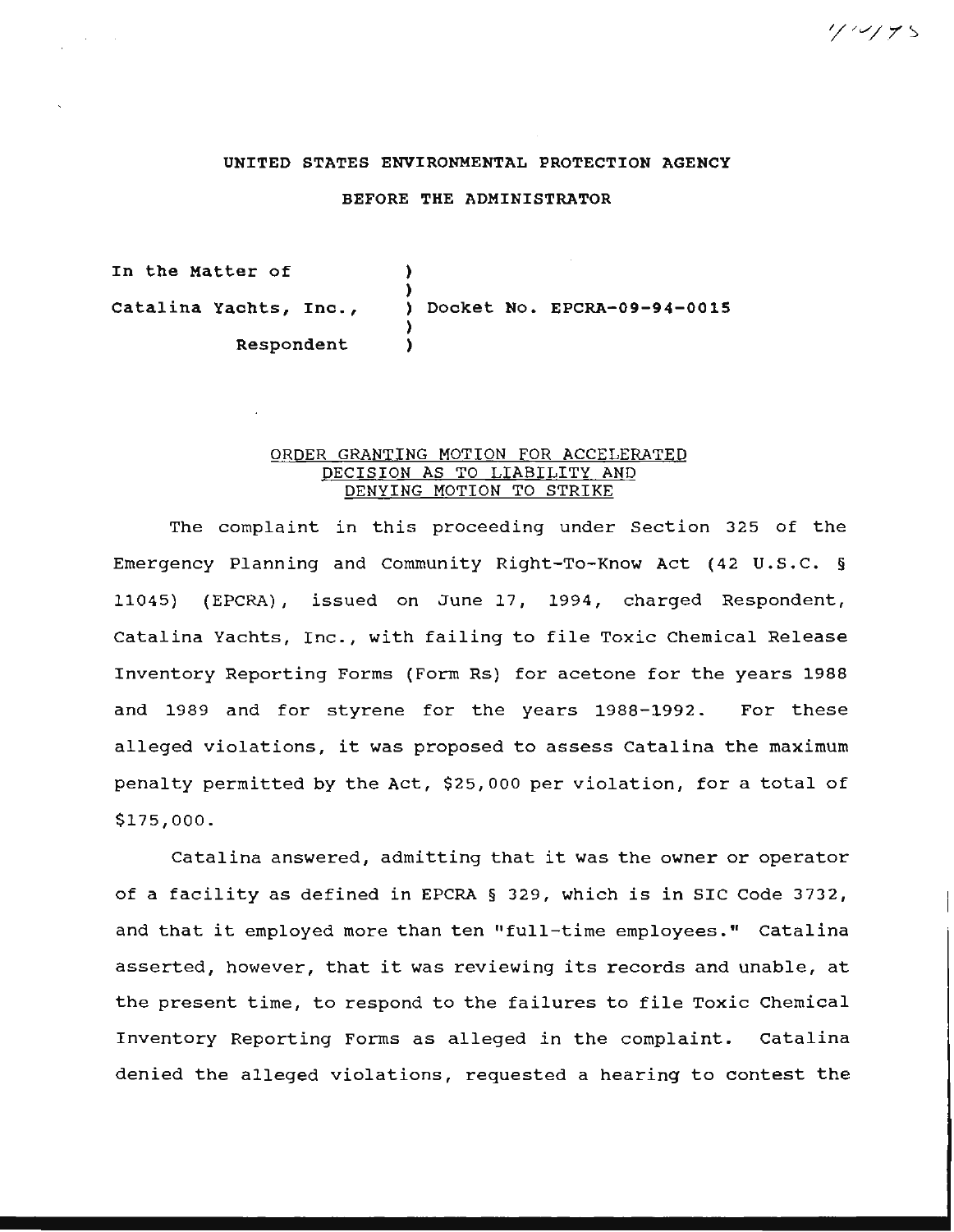violations alleged in the complaint and the penalties proposed therefor.

On October 4, 1994, Complainant filed a motion for an accelerated decision as to liability, alleging that there was no genuine issue as to material fact and that Complainant was entitled to judgment as a matter of law. Complainant argued that Catalina's answer does not clearly and directly deny any (material] factual allegation of the complaint as required by Rule 22.15(b) of the Consolidated Rules of Practice (40 CFR Part 22) and, therefore, constituted an admission thereof in accordance with Rule 22.15(d).

Catalina responded to the motion under date of October 19, 1994. Catalina admitted that it did not file "Form R" reports for its use of acetone in the years 1988 and 1989 and for its use of styrene in the years 1988-1992. Catalina alleged, however, certain mitigating circumstances, including that it had filed numerous reports with government agencies on its use of resins containing styrene and acetone as well as on its emissions. Additionally, Catalina alleged that it had discontinued the use of acetone, that its sales had declined from approximately \$53 million to \$29 million between 1988 and 1992, that it had suffered substantial operating losses each year from 1989 to 1993, that it was unaware of its EPCRA reporting obligations until the EPA inspection, that it had cooperated fully with the inspector and promptly filed Form R reports after actual notice of the applicability of the reporting program.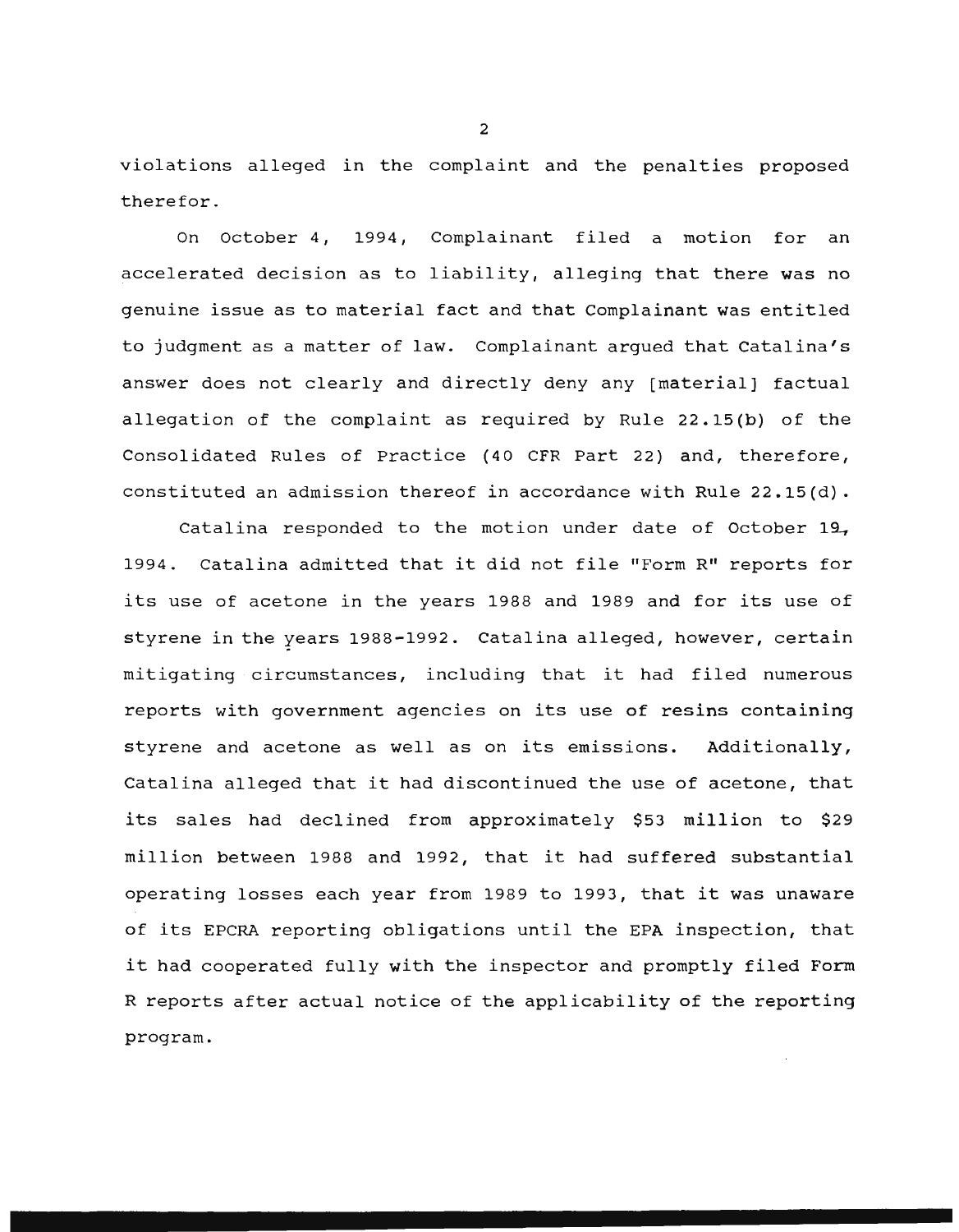Finally, Catalina alleged that during settlement negotiations, it was informed by EPA representatives that they were required to strictly adhere to the Enforcement Response Policy (ERP) for Section 313 of EPCRA (1992) and that beyond a 30 percent (downward) adjustment, EPA staff had no discretion to further adjust the penalty. Catalina points out that to treat the ERP as binding makes it a "legislative rule," which, not having been promulgated in accordance with the Administrative Procedure Act, is invalid. Catalina requested that the ALJ either dismiss this action, determine liability without awarding any civil penalty, or schedule a hearing as soon as possible to determine an appropriate penalty based on all the evidence.

On November 10, 1994, Complainant filed a motion to strike that portion of Catalina's opposition to its motion for accelerated decision which referred to communications between the parties at a settlement conference, contending (1) that statements made during the course of settlement discussions are not admissible under Federal Evidence Rule  $403;$ <sup>1</sup> and (2) that the ERP is not a legislative rule, because Complainant was willing to adjust the penalty by 30 percent. Catalina has opposed the motion to strike, asserting that its opposition to Complainant's motion for an accelerated decision was not a pleading within the meaning of FRCP Rule 12(f) and, thus a motion to strike is not appropriate, and,

 $1/1$  Consolidated Rule 22.22 provides ". . . that evidence relating to settlement which would be excluded under Rule 403 of the Federal Rules of Evidence is not admissible."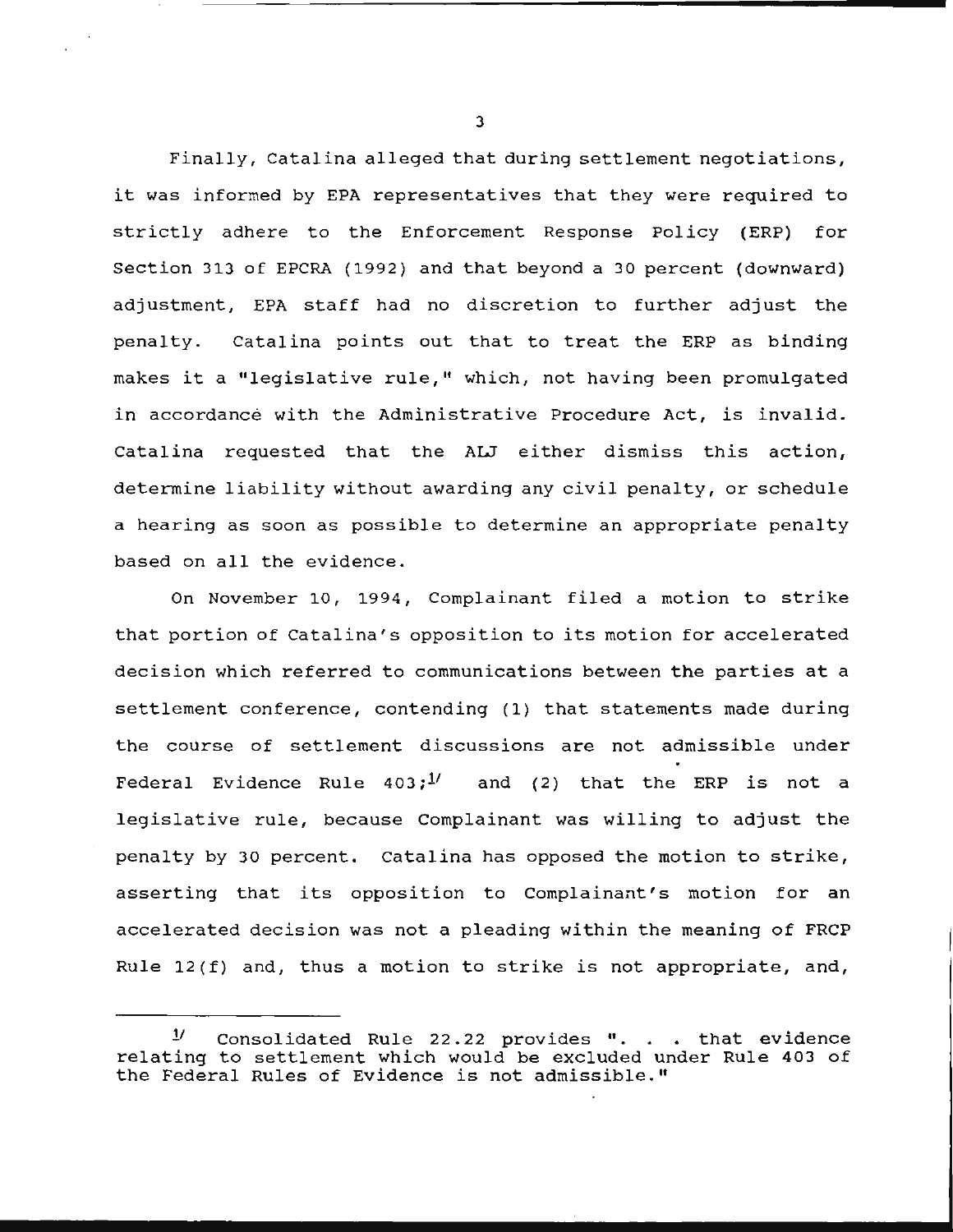that, in any event, Federal Evidence Rule 403 does not require the exclusion of evidence "otherwise discoverable" merely because it was presented in the course of settlement negotiations. Catalina argues that, because the evidence at issue is offered to prove that Complainant treats the ERP as binding, rather than to prove invalidity of the claim or the amount thereof, the evidence is within the mentioned exception and that the motion to strike should be denied.

# D I S C U S S I 0 N

Catalina having conceded that it failed to file "Form Rs" as alleged in the complaint, Complainant's motion for an accelerated decision as to liability will be granted.

The motion to strike in part Catalina's opposition to Complainant's motion for an accelerated decision will be denied. $^{2}$ There can be no doubt that, if, in fact, Complainant treats the ERP as binding, the ERP would be a "legislative rule" and invalid, because it was not promulgated in accordance with the  $APA.$ <sup>2/</sup> Complainant's argument that the ERP is not a legislative rule, because Complainant was willing to consider an adjustment in the

...............................................

 $2^{\prime}$  Consolidated Rule 22.16 concerning motions does not limit the subject matter of motions in any manner and the fact that FRCP Rule 12 (f) confines "motions to strike" to pleadings is not controlling.

 $3/$  See United States Telephone Ass'n v. FCC, 28 F.3d 1232 (D.C. Cir. 1994). See also Pacific Refining Company, EPCRA Appeal No. 94-1 (EAB, December 6, 1994) (dissenting opinion, McCallum, J) .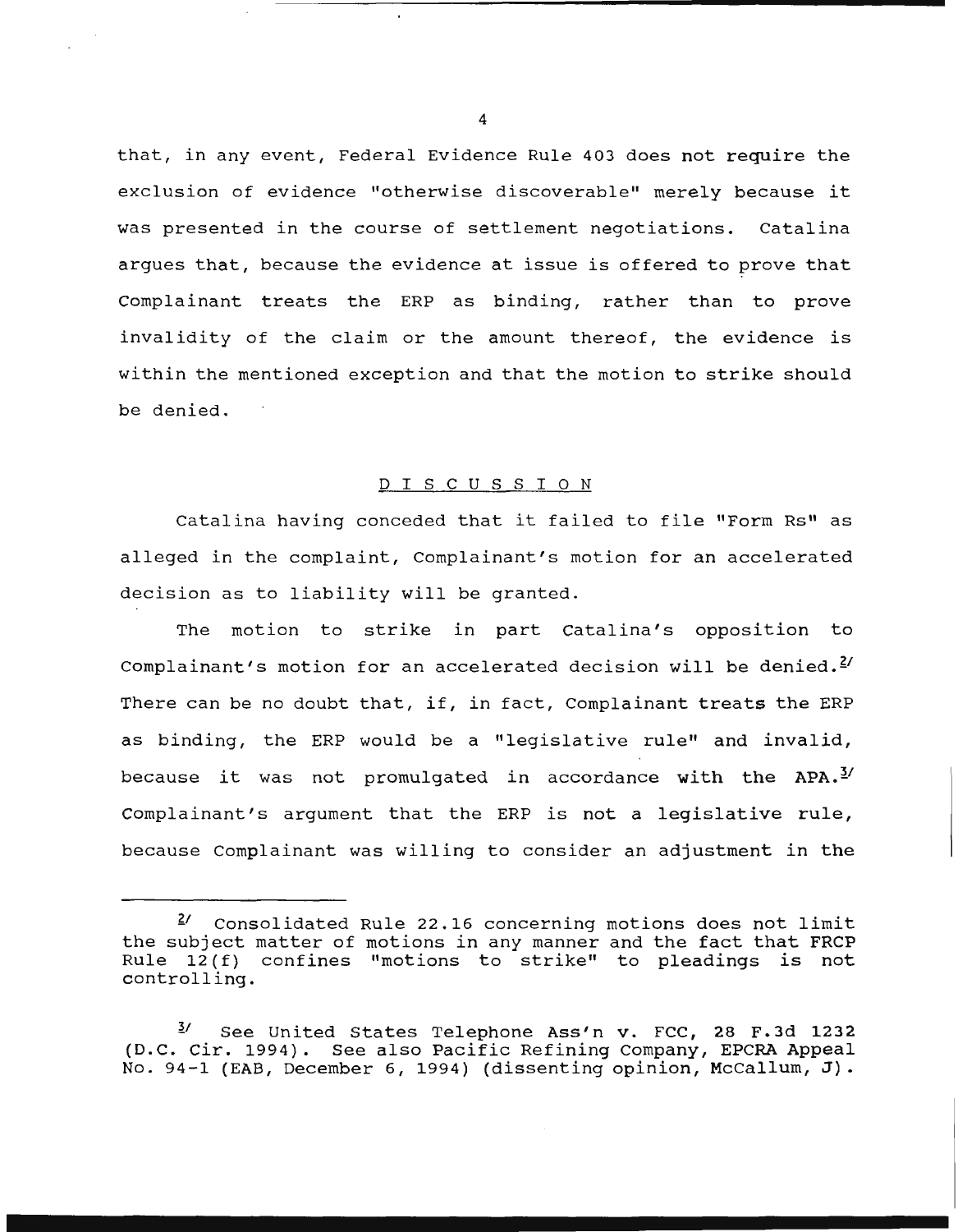proposed penalty of 30 percent, is wide of the mark because the adjustment is well within the contemplation of the ERP. $^{4/}$ Therefore, consideration of such an adjustment does not refute Catalina's contention that the ERP is a legislative rule.<sup>5</sup>/ While there is nothing to preclude Complainant from taking patently illegal positions during settlement discussions, such tactics make a mockery of "good faith" negotiation.

Although statement's of Complainant's representatives during settlement discussions are not admissible, statements with respect to the binding nature of the ERP may be "otherwise discoverable" within the meaning of Federal Evidence Rule 408.<sup>6/</sup> It is unnecessary to decide at this time, however, whether such statements are otherwise discoverable, because no motion for discovery is before me. The fact that the exception exists and may be applicable is considered a sufficient reason for denying the motion to strike.

 $2^{\frac{5}{2}}$  The ERP is not, of course, binding on the ALJ (Consolidated Rule 22.27(b)).

*§.1* See, e.g., Morse/Diesel, Inc. v. Fidelity and Deposit Company of Maryland, 122 F.R.D. 447 (S.D.N.Y. 1988) (requirement for a particularized showing that information sought, claimed to be protected by Federal Evidence Rule 408, will lead to discovery of other admissible evidence) .

 $\frac{4}{7}$  For example, the ERP under "attitude" authorizes an adjustment of up to 15 percent each for "cooperation" and "compliance" (Id. 18). Moreover, acetone has recently been proposed for delisting (59 Fed. Reg. 49888, September 30, 1994). If the proposal were finalized during the pendency of this action, Catalina would be entitled to a 25 percent downward adjustment in the proposed penalty for the acetone violations under the ERP.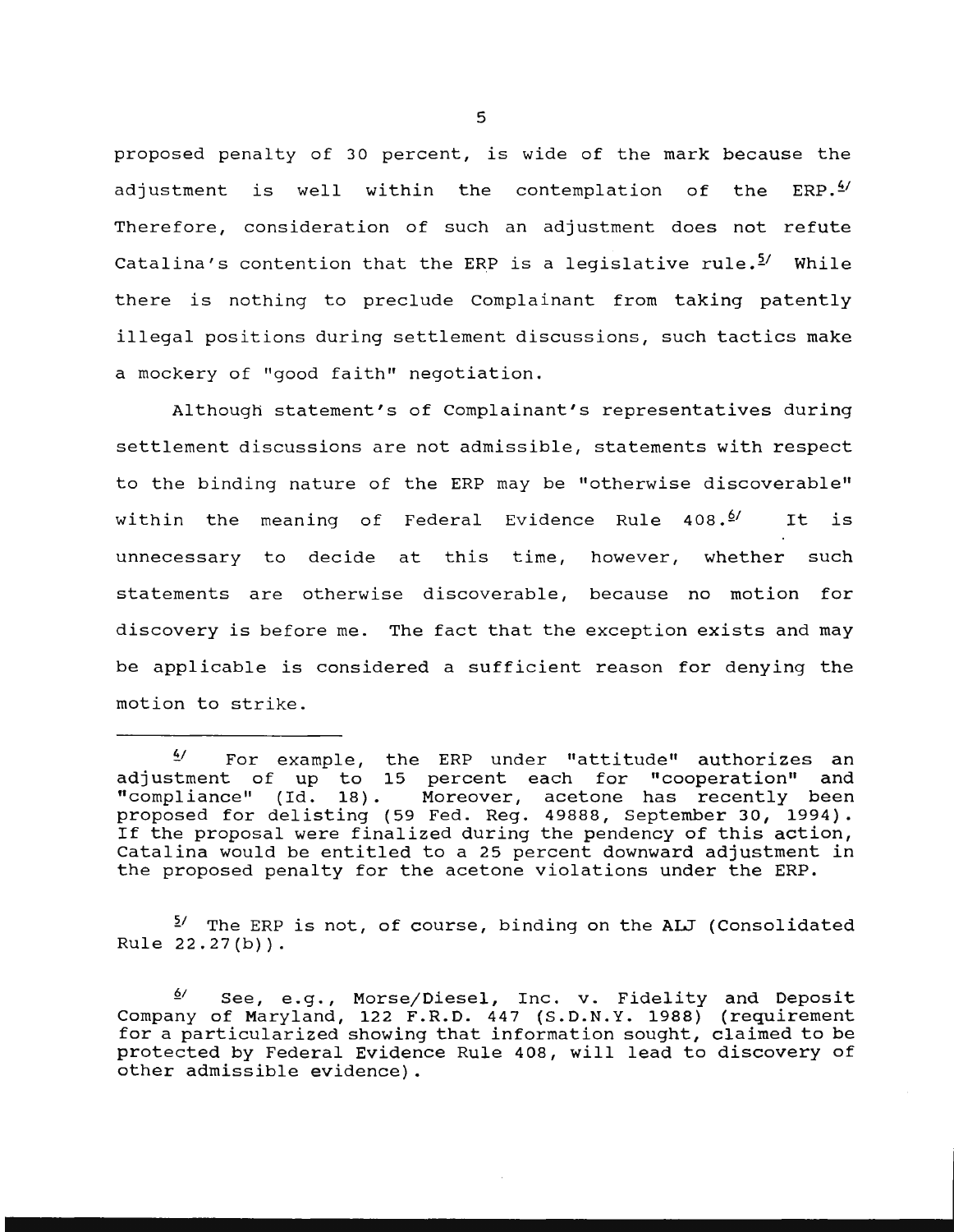#### ORDER

- l. Complainant's motion for an accelerated decision as to liability is granted.
- 2. Complainant's motion to strike is denied.
- 3. The amount of the penalty remains at issue and will be decided after a hearing, if a hearing is necessary.
- 4. Absent a settlement of this matter, the parties will, on or before · March 10, 1995, furnish to the other party, the Regional Hearing Clerk, and the undersigned lists of proposed witnesses, summaries of their expected testimony and a copy of each document or exhibit proposed to be offered in evidence. After receipt of the parties' submittals in accordance with this order, I will be in telephonic contact with counsel for the purpose of establishing a location and a mutually agreeable date for the hearing.

Dated this  $\theta$  the day of January 1995.

maacn

peneer T. Nissen Administrative Law Judge